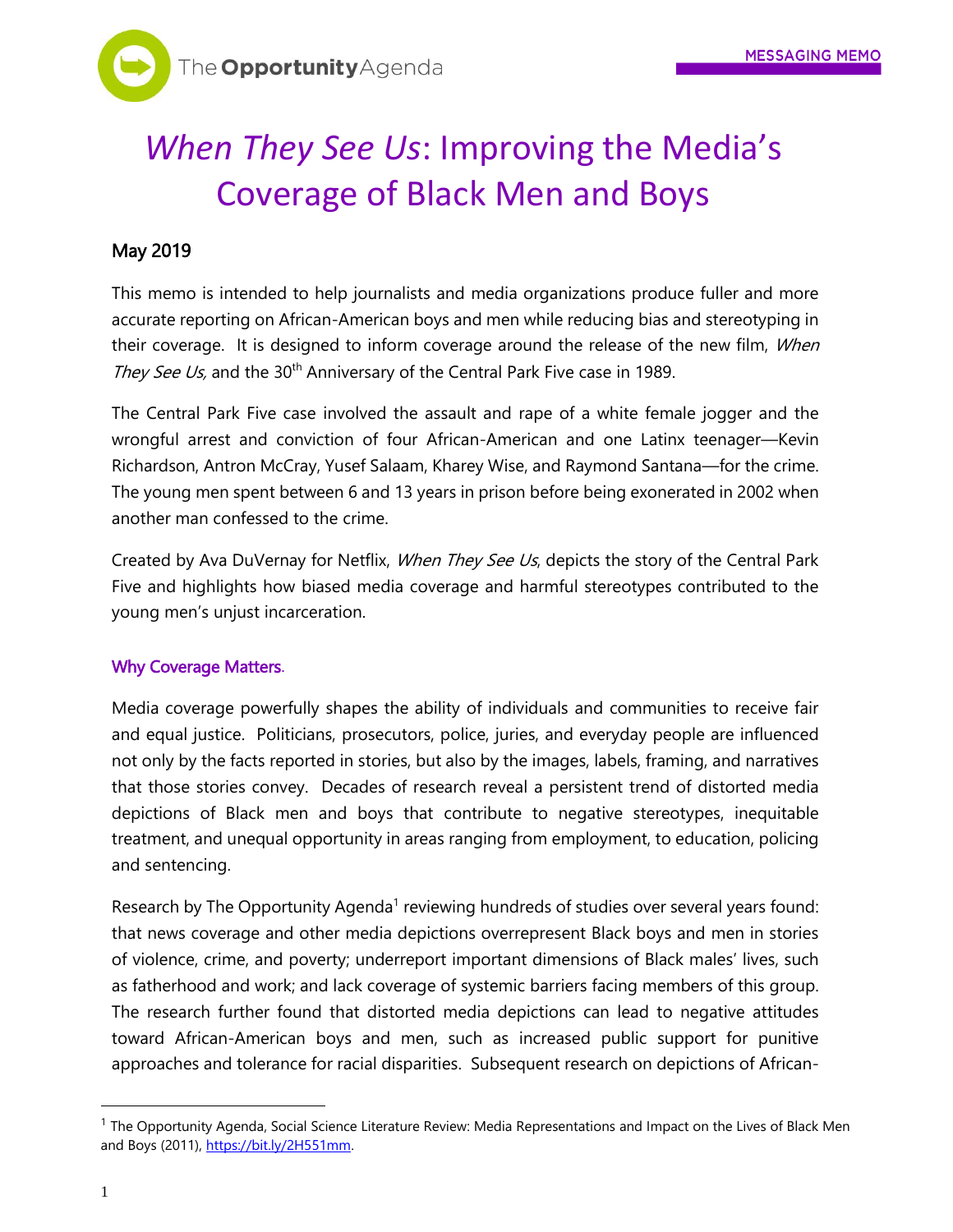

American families<sup>2</sup> similarly found that news and opinion media significantly overrepresent the association between Black families and criminality while significantly underrepresenting White families' association with criminality.

#### Improving the Quality and Accuracy of Coverage.

The release of Ava DuVernay's *When They See Us* and the 30<sup>th</sup> anniversary of the Central Park Five case represent a moment for national reflection and coverage, not only on the show and wrongful convictions, but also on the societal and media biases that allowed that tragedy to happen. Based on our research and analysis and best practices from the journalism field, The Opportunity Agenda recommends six ways that news outlets and journalists can more accurately portray Black life and adhere to the media's fundamental role in informing the public and furthering our democracy.

- 1. Acknowledge and Review for Bias. Research shows that we all harbor subconscious or implicit racial and ethnic biases that do not necessarily align with our stated beliefs. Those biases can enter into reporting in the form of stereotyped vocabulary, images, framing, and story choice. Assumptions about people and neighborhoods that are "dangerous," "violent," or deserving/undeserving of attention are just a few examples. Reviewing story choices and content for tropes and stereotypes is important to quality reporting. The Perception Institute<sup>3</sup> and Harvard's Project Implicit<sup>4</sup> provide two useful starting points for assessing unintentional bias.
- 2. Look at the Big Picture. Monitor the amount of coverage, type of coverage, and the nature of the coverage that different communities, topics, and types of sources receive. Who is quoted as an expert? With whom is the reader or viewer supposed to identify? Are African-American individuals and communities featured, and if so in what roles? A quarterly review of stories in the aggregate can reveal and address trends of bias or stereotypes that are not readily apparent when consuming stories one at a time.
- 3. Foster Diversity. One of the factors that media scholars see as contributing to distorted and incomplete coverage is the paucity of African-American media owners, producers, journalists and experts invited to contribute content. Encouraging diversity and inclusivity at every stage of the media content process will make it far more likely that varied experiences and fresh perspectives are incorporated.

 $\overline{a}$ 

<sup>&</sup>lt;sup>2</sup> Travis L. Dixon, "A Dangerous Distortion of Our Families: Representations of Families, by Race, in News and Opinion Media." (2017). [https://bit.ly/2z9ST0Y.](https://bit.ly/2z9ST0Y) 

<sup>3</sup> [https://perception.org](https://perception.org/).

<sup>4</sup> [https://implicit.harvard.edu.](https://implicit.harvard.edu/)